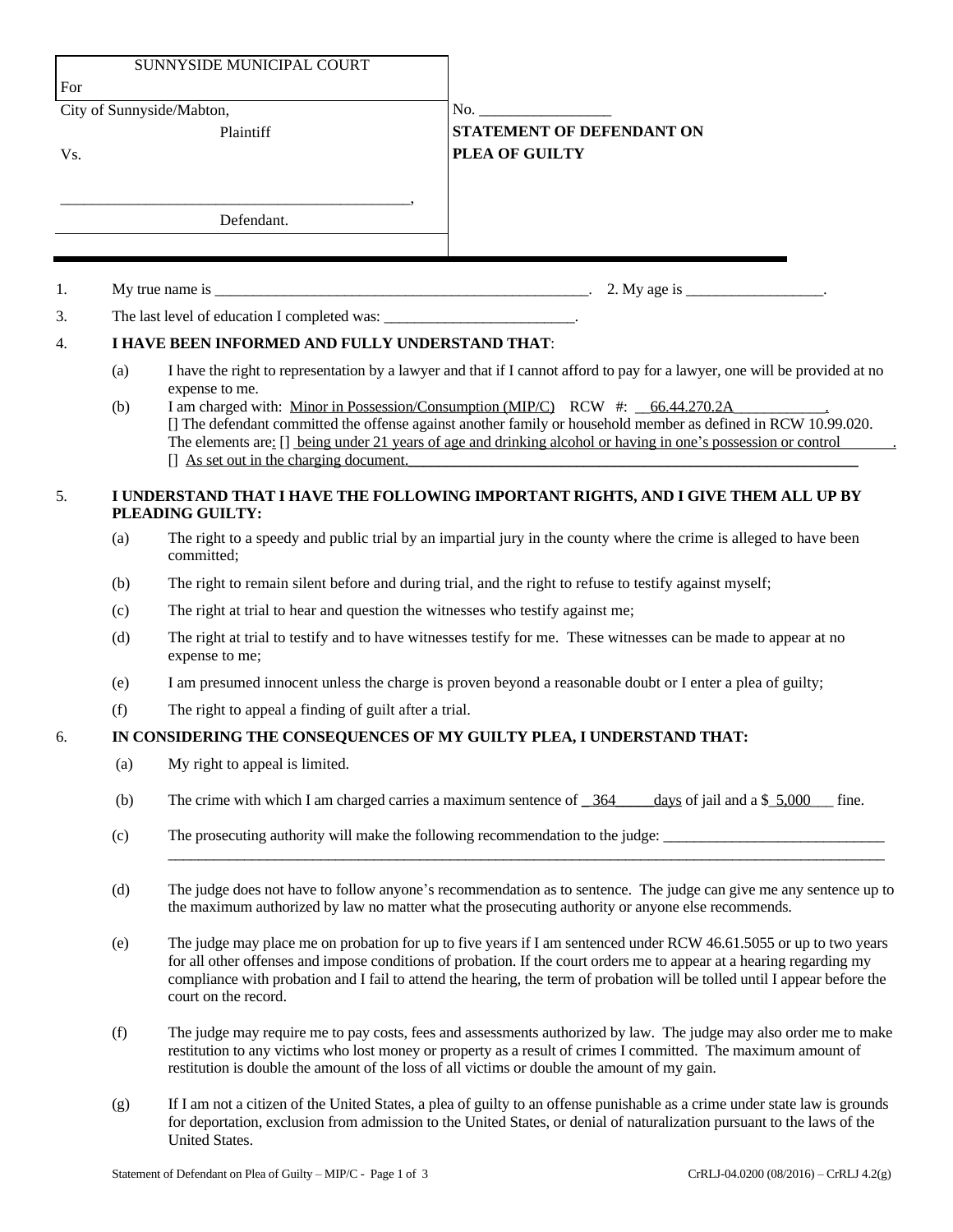## *NOTIFICATION RELATING TO SPECIFIC CRIMES: IF ANY OF THE FOLLOWING PARAGRAPHS APPLY, THE BOX SHOULD BE CHECKED AND THE PARAGRAPH INITIALED BY THE DEFENDANT.*

- [ ] h The crime of \_\_\_\_\_\_\_\_\_\_\_\_\_\_\_\_\_\_\_\_\_ has a mandatory minimum sentence of \_\_\_\_\_\_\_\_\_\_\_\_\_\_\_\_ day in jail and \$\_\_\_\_\_\_\_\_\_\_\_\_ fine plus costs and assessments. The law does not allow any reduction of this sentence.
- [ ] i []The crime of prostitution, indecent exposure, permitting prostitution and patronizing a prostitute has a mandatory assessment of \$\_\_\_\_\_\_\_\_\_. The court may reduce up to two-thirds of this assessment if the court finds that I am not able to pay the assessment. RCW9A.88.120.
- [ ] j If this crime involves patronizing a prostitute, a condition of my sentence will be that I not be subsequently arrested for patronizing a prostitute or commercial sexual abuse of a minor. The court will impose crime-related geographical restrictions on me, unless the court finds they are not feasible. If this is my first offense, the court will order me to attend a program designed to educate me about the negative costs of prostitution.
- [  $\lfloor k \rfloor$  If this crime involves a sexual offense, prostitution, or a drug offense associated with hypodermic needles, I will be required to undergo testing for the human immunodeficiency (AIDS) virus.
- [ ] l This plea of guilty will result in suspension or revocation of my driving license or privilege by the Department of Licensing for a minimum period of \_\_\_\_\_\_\_\_\_\_, or longer based upon my record of conviction. This period may not include suspension or revocation based on other matters.
- [ ] m I understand that RCW 46.20.265 requires that my driver's license be revoked if (a) the current offense is a violation under RCW chapter 69.41(Legend drug), 69.50 (VUCSA), or 69.52 (Imitation drugs), and I was under the age of 21 at the time of the offense **OR** (b) the current offense is a violation under RCW 9.41.040(unlawful possession of firearm), and I was under the age of 18 at the time of the offense **OR** (c) the current offense is a violation under RCW chapter 66.44(alcohol), and I was under the age of 18 at the time of the offense, **AND** if (a), (b), or (c) applies, the court finds that I previously committed an offense while armed with a firearm, an unlawful possession of a firearm offense, or an offense in violation of chapter 66.44, 69.41, 69.50, or 69.52 RCW.
- [ ] n I may not possess, own, or have under my control any firearm, and under federal law any firearm or ammunition, unless my right to do so is restored by the court of record that ordered the prohibition on possession of a firearm or the Superior Court in Washington state where I live, and by a federal court if required. I must immediately surrender any concealed pistol license.
- [ ] o If this crime involves a drug offense, my eligibility for state and federal education benefits will be affected. 20 U.S.C. §  $1091(r)$ .
- [ ] p If this crime involves sexual misconduct with a minor in the second degree, communication with a minor for immoral purposes, or attempt, solicitation or conspiracy to commit a sex offense, or a kidnapping offense involving a minor, as defined in RCW 9A.44.130, I will be required to register with the county sheriff as described in the "Offender Registration" Attachment.
- [ ] q Pursuant to RCW 43.43.754, if this crime is an offense which requires sex or kidnapping offender registration, or is one of the following offenses, assault in the fourth degree with sexual motivation, communication with a minor for immoral purposes, custodial sexual misconduct in the second degree, failure to register, harassment, patronizing a prostitute, sexual misconduct with a minor in the second degree, stalking, or violation of a sexual assault protection order granted under chapter 7.90 RCW, I will be required to have a biological sample collected for purposes of DNA identification analysis, unless it is established that the Washington State Patrol crime laboratory already has a sample from me for a qualifying offense.
- [ ] r *Travel Restrictions:* I will be required to contact my probation officer, the probation director or designee, or the court if there is no probation department, to request permission to travel or transfer to another state if I am placed on probation for one year or more and this crime involves: (i) an offense in which a person has incurred direct or threatened physical or psychological harm; (ii) an offense that involves the use or possession of a firearm; (iii) a second or subsequent misdemeanor offense of driving while impaired by drugs or alcohol; (iv) a sexual offense that requires the offender to register as a sex offender in the sending state. I understand that I will be required to pay an application fee with my travel or transfer request.